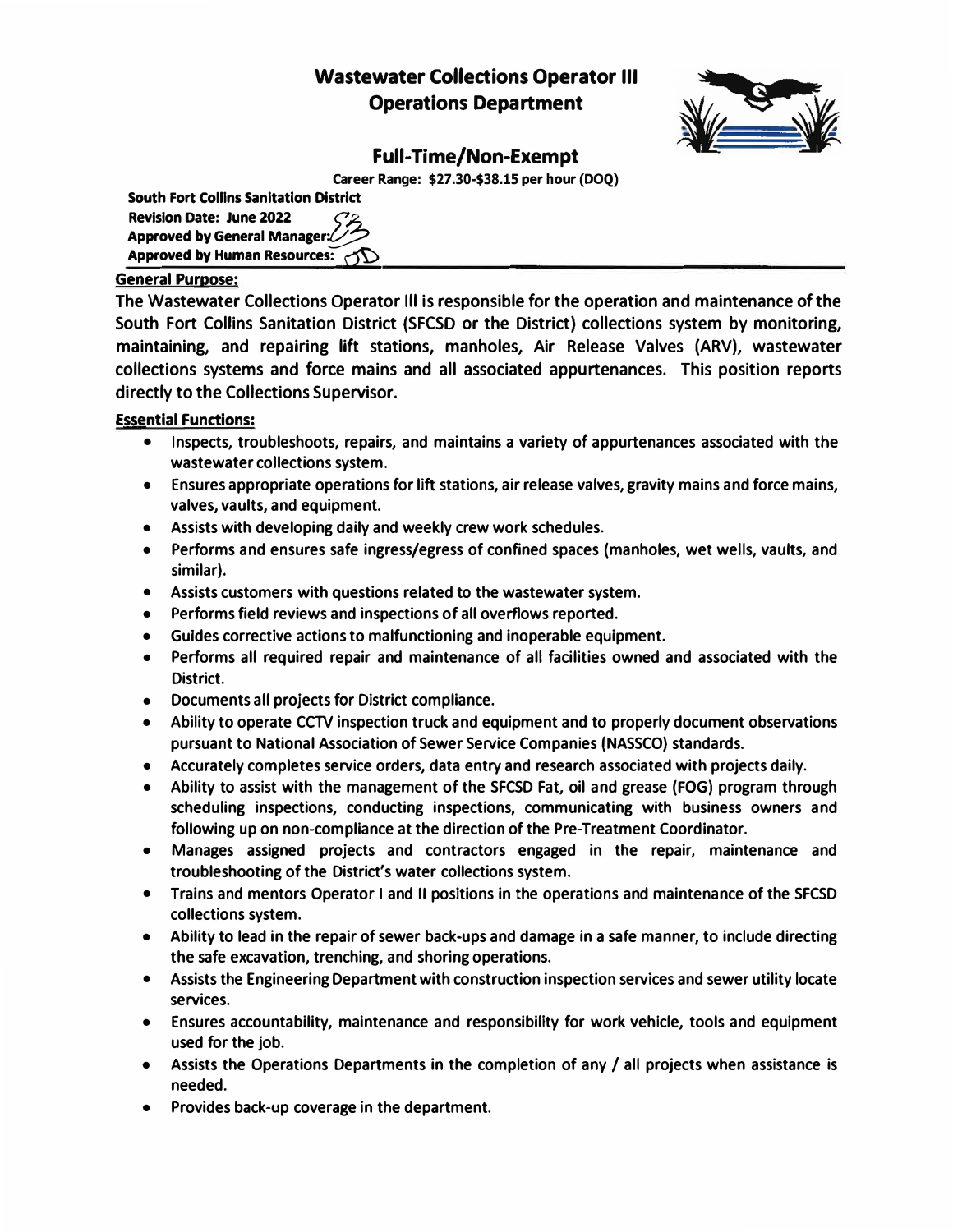- Complies with the Collection's department cleaning schedule.
- Ensures that the uniforms provided will be worn each workday, and will be unaltered, fitted, and clean.
- Other duties as required and necessary to ensure the success of the District.

# **Supervisory duties:**

May be responsible for the direction of other operators, programs, processes, or projects.

# Knowledge, skills, and abilities:

- Ability to consistently promote, support, work, and act with an expectation of agency in a manner in support of the District's mission, vision and values.
- Must be well organized, thorough and have effective time management skills.
- Knowledge of basic math with the ability to troubleshoot and problem solve.
- Ability to learn specialized software and obtain basic electrical knowledge.
- Expert knowledge of the operations and maintenance of a wastewater collections system.
- Ability and maturity to perform assigned tasks unsupervised throughout an eight (8) hour day.
- . Ability to communicate effectively with customers, contractors, developers, distributor, coworkers, and supervisory staff verbally or in writing.
- Expert knowledge of heavy equipment (dump truck, backhoe, and similar) and the ability to  $\bullet$ operate this equipment during repairs and routine maintenance activities.
- Knowledge of hand and power tool operations with a safety conscious attitude.
- Expert knowledge of utility mapping, drawings, and sketches.
- Strong knowledge of FOG programs and gravity grease interceptor operations and maintenance.

# **Additional Requirements/Licenses/Certifications:**

- Must have reliable transportation.
- Completion and certification through NASSCO for the following programs is preferred:
	- **O** Pipeline Assessment Certification Program (PACP)
	- o Lateral Assessment Certification Program (LACP)
	- $\circ$ Manhole Assessment Certification Program (MACP)
- Current valid Colorado Commercial Driver's License (CDL) Class B or Class A with Air Brake and tanker endorsement preferred.
- Current Colorado Class Three (3) Wastewater Collections Operator certification is required.

### **Materials, software and equipment directly used:**

- Telephone, computer, hand tools, power tools, diagnostic equipment, rigging equipment, pneumatic tools, utility vehicles, dump truck, backhoe, and similar heavy equipment and others.
- Microsoft Office software.

### **Physical Activities:**

#### The physical demands described here are representative of those that must be met by an employee to successfully perform the essential functions of this job.

- While performing the duties of this job, the employee is regularly required to talk or hear. May involve climbing ladders, stairs, steps, and traversing catwalk grating, pushing, pulling, bending, stooping and kneeling on a frequent basis and working in confined space and manual dexterity required to complete work tasks through safe and proper operation of power and hand tools, and motor vehicles.
- Specific vision abilities required by this job include close vision, distance vision, color vision, and ability to adjust focus.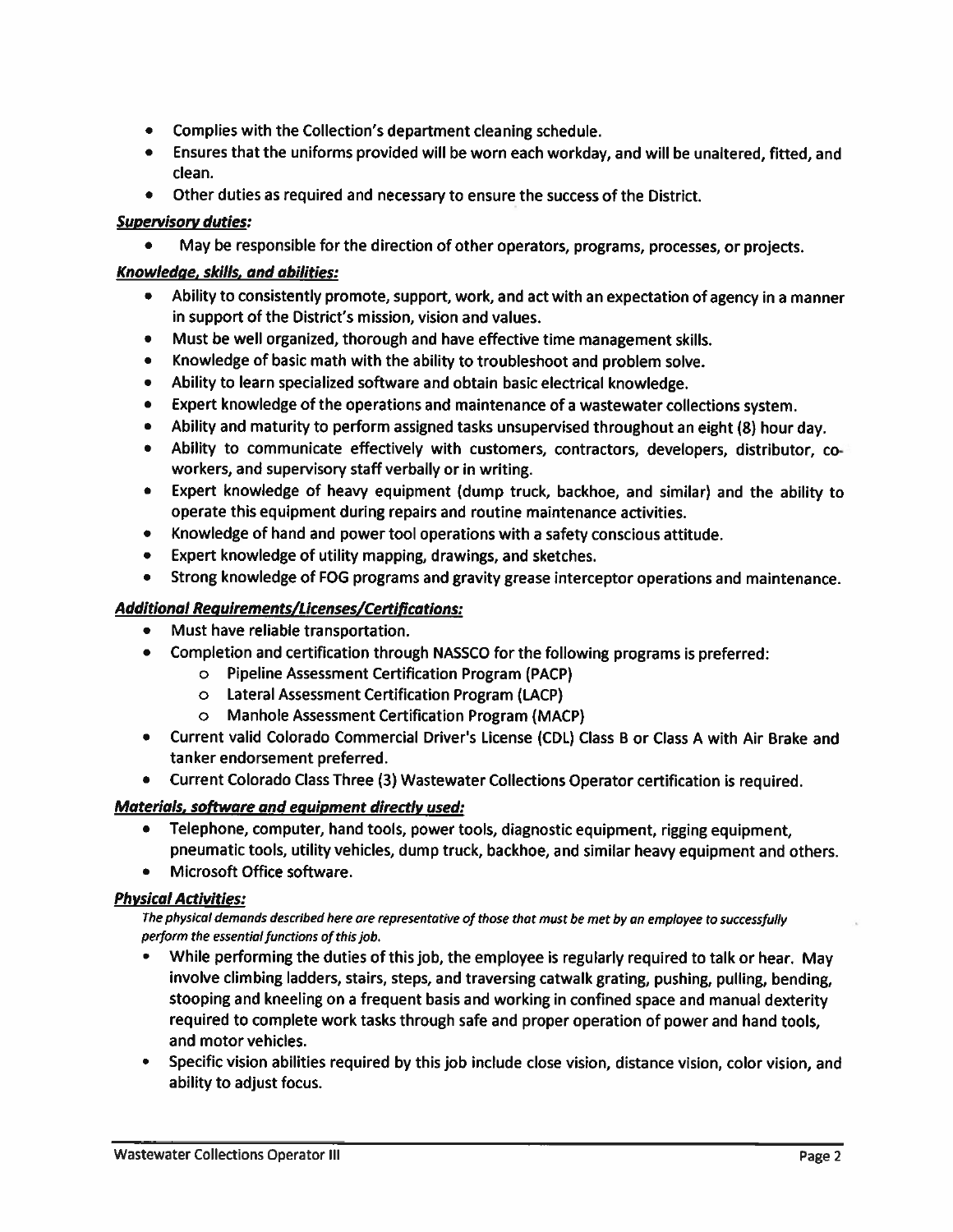- Extremely strenuous physical work involving objects in excess of 100 pounds occasionally and/or up to 50 pounds frequently.
- Moving, positioning and carrying loads of up to 5 pounds upstairs and loading on four-foothigh surfaces frequently.

#### **Education:**

- High School Diploma or General Education Diploma (GED) equivalent is required.  $\bullet$
- Demonstrated safety training related to the industry is required.  $\bullet$
- Basic knowledge of Microsoft Office is preferred.

#### **Experience:**

- A minimum of five (5) years' experience related to the water/wastewater industry is required.
- Experience in reading and understanding engineered blueprints is required.
- An equivalent combination of education and experience may be substituted on a year for year basis.

#### **Working environment:**

The work environment characteristics described here are representative of those an employee encounters while performina the essential functions of this job. Reasonable accommodations may be made to enable individuals with disabilities to perform the essential functions.

- Work may be performed in field, and office environment during all types of temperatures. weather conditions and all times of day or night while being exposed to excessive noise from machines. Snowy, wet and muddy conditions will exist. Work may be done in confined or cramped spaces.
- Regular and long-term exposure to work areas containing toxic/caustic/hazardous/volatile  $\bullet$ chemicals; extreme conditions such as hot/cold; sharp hazards; dust/fumes/gasses; electrical shock; moving mechanical parts; high pitched and/or constant loud noise; sometimes long-term contact with bacteria and odorous, infectious/obnoxious material.
- Work may involve assisting with sampling, calibration of equipment and process instruments calibration / maintenance often in difficult areas.
- Ability to use gas monitoring equipment, safety tripod and harness and any other required  $\bullet$ safety equipment for entering both high and low hazard confined spaces for either plant.
- Personal Protective Equipment (PPE) required including cold weather gear, eye protection,  $\bullet$ gloves, and provided uniform.
- A clean and safety-conscientious environment required while employed.
- Work may involve long hours and overtime during holidays, weekends, and evenings.  $\bullet$
- Subject to call-back work and incumbent must be able to respond to emergency
- May be required to rotate on-call responsibilities.

#### Passing a driving record (MVR) and criminal history background checks will be required prior to the start of employment.

I have read this Job Description, asked for clarification of any items that are unclear to me, and agree to fulfill my duties as outlined. I understand that this is not all-inclusive, and that I will be responsible for performing other duties as assigned. I understand that this does not constitute a contract of employment and that either the company or I may terminate my employment at will, with or without cause.